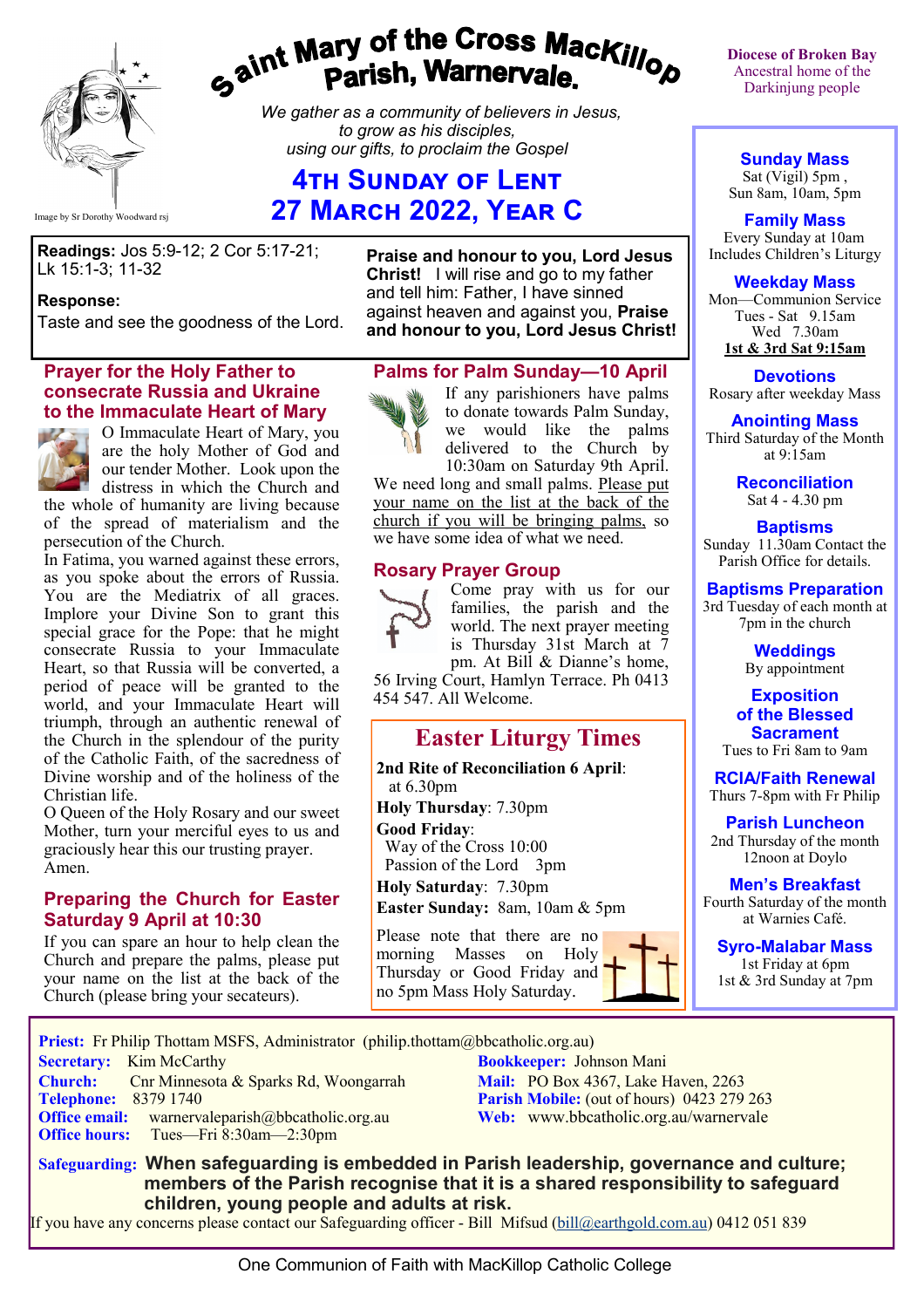#### **Chrism Mass**

The Chrism Mass will be celebrated at 7.30pm on **Tuesday, 12 April** at Our Lady of the Rosary Cathedral, Waitara.

The priests of our Diocese gather for this celebration with Most Rev Bishop Anthony Randazzo to renew their priestly commitment.

During Mass, the oils of Catechumens and the Sick are blessed, and the Chrism is consecrated and then taken back to each parish for use in various Sacramental liturgies throughout the year.

Parishioners are warmly invited to join together in this celebration.

Please contact the parish office before Monday 4 April should you wish to attend.



#### **Way of the Cross**

All are welcome to join on Friday evenings at 6:30pm during lent for Stations of the Cross

### **Mackillop Pray Group**

MacKillop Intercessory prayer group on Tuesday evenings at 6pm in the Church. Everyone is welcome to attend.

#### **Daily Mass at 9:15am**

During Lent Fr Philip will celebrate Mass every Monday to Saturday at 9:15am.

#### **Lenten Resources**

The Catholic Archdiocese of Sydney has released a great Lenten resource called Mercy and Healing Await. [www.gomakedisciples.org.au/wp](http://www.gomakedisciples.org.au/wp-content/uploads/2022/01/A4-Square-Lenten-Resource-2022-Web.pdf)[content/uploads/2022/01/A4](http://www.gomakedisciples.org.au/wp-content/uploads/2022/01/A4-Square-Lenten-Resource-2022-Web.pdf)-Square-Lenten-[Resource](http://www.gomakedisciples.org.au/wp-content/uploads/2022/01/A4-Square-Lenten-Resource-2022-Web.pdf)-2022-Web.pdf

## **Project Compassion**

Boxes and envelopes will remain available at the back of the church throughout Lent. Donations can be made online at [https://www.caritas.org.au/](https://www.caritas.org.au/project-compassion/donate/) project-[compassion/donate/](https://www.caritas.org.au/project-compassion/donate/)

#### **Social Justice**

#### **A Farewell**

Very sadly we announce that out Social Justice Committee has now been dissolved.

Regrettably illness and other factors have brought about a severe reduction in our membership numbers which has meant that we are no longer able to function effectively as a committee.

We thank Father Philip, and Father Vince before him, for giving us the opportunity to share some thoughts on social justice issues from the perspective of Catholic social teaching. I am personally grateful for all the hard work of our current and former members over the time that we have been together as a committee.

We also thank you, Parishioners of St Mary of the Cross Mackillop Parish Warnervale for reading our contributions.

Chris Firmstone *Social Justice Committee Warnervale Catholic Church* 



#### **Cleaning Roster**

Due to a shortage of cleaners, we are starting a roster for anyone who wishes to volunteer on a one off or on a more regular basis. The roster will commence on 25th March to 29th July. If you can spare an hour or so on a Friday, please write your name and contact details on the sheet at the back of the Church.

#### **Notice from Bishop Anthony**

Advertisement is currently being circulated for a "Latin Mass" on the Central Coast at Kariong Hall each Sunday at 11am. *It is important* for us to know that this is not a Roman Catholic celebration of the Eucharist.

The development is unknown to Bishop Anthony and it does not have his approval. The Faithful should be strongly advised not to attend as, in so doing, they would be participating in an invalid and illicit celebration of Mass. Bishop Anthony does provide for a Mass in the Extraordinary Form of the Roman Rite which is celebrated each Sunday at 4.30pm at St Benedict's church, Arcadia.

#### **This Week**

**Monday 28 March** 9:15am Mass

**Tuesday 29 March** 9:15am Mass

**Wednesday 30 March** 7:30am Mass 9:15am Mass

**Thursday 31 March**  9:15am Mass Lenten Reflection

**Friday 1 April**  9:15am Mass 6:30pm—Way of the Cross **Saturday 2 April** 9:15am Mass



**Pope Francis' Prayer Intention for March**

**A Christian Response to Bioethical Challenges**

We pray for Christians facing new bioethical challenges; may they continue to defend the dignity of all human life with prayer and action.

## **Return and Earn**

**This week we raised \$69.40**



Thank you for your continued support! **Please remember containers need to be empty of liquid; and not crushed or broken.** 

#### **Vinnies Flood Appeals**

In response to the devastating floods impacting across NSW the St Vincent de Paul Society has launched an emergency flood appeal to assist residents with their immediate needs as well as longer-term recovery.

Donate at [https://](https://bbcatholic.us8.list-manage.com/track/click?u=466af249e088db70ab864d088&id=559ec28b85&e=e312df0f80)

[www.vinnies.org.au/nswfloodappeal](https://bbcatholic.us8.list-manage.com/track/click?u=466af249e088db70ab864d088&id=559ec28b85&e=e312df0f80)



Please remember our sick: Joshua Caulfield, Janice, Finn McConnon, Cecelia Henry, Anne Firmstone, Con Pantos, Terence McBride, Allan Curtis, Jim Swanson.

Deceased/Anniversary: Paul & Agnes De Battista, Bridgie King, Michael Wong, Reginald Hamilton, Jennifer Scarrabelotti, Patre Kerney, Hazel Mary Roll, Maria Taype, Patricia Parker, Maria Toronczak.

Mass Intentions: Angelo & Mary Spiteri, Daminh, Rafael Santos, Mrs. Marciana Ong, Ana Ison, Rebecca & Amelia, Peter & Frank Walsh, George & Helen Pantos.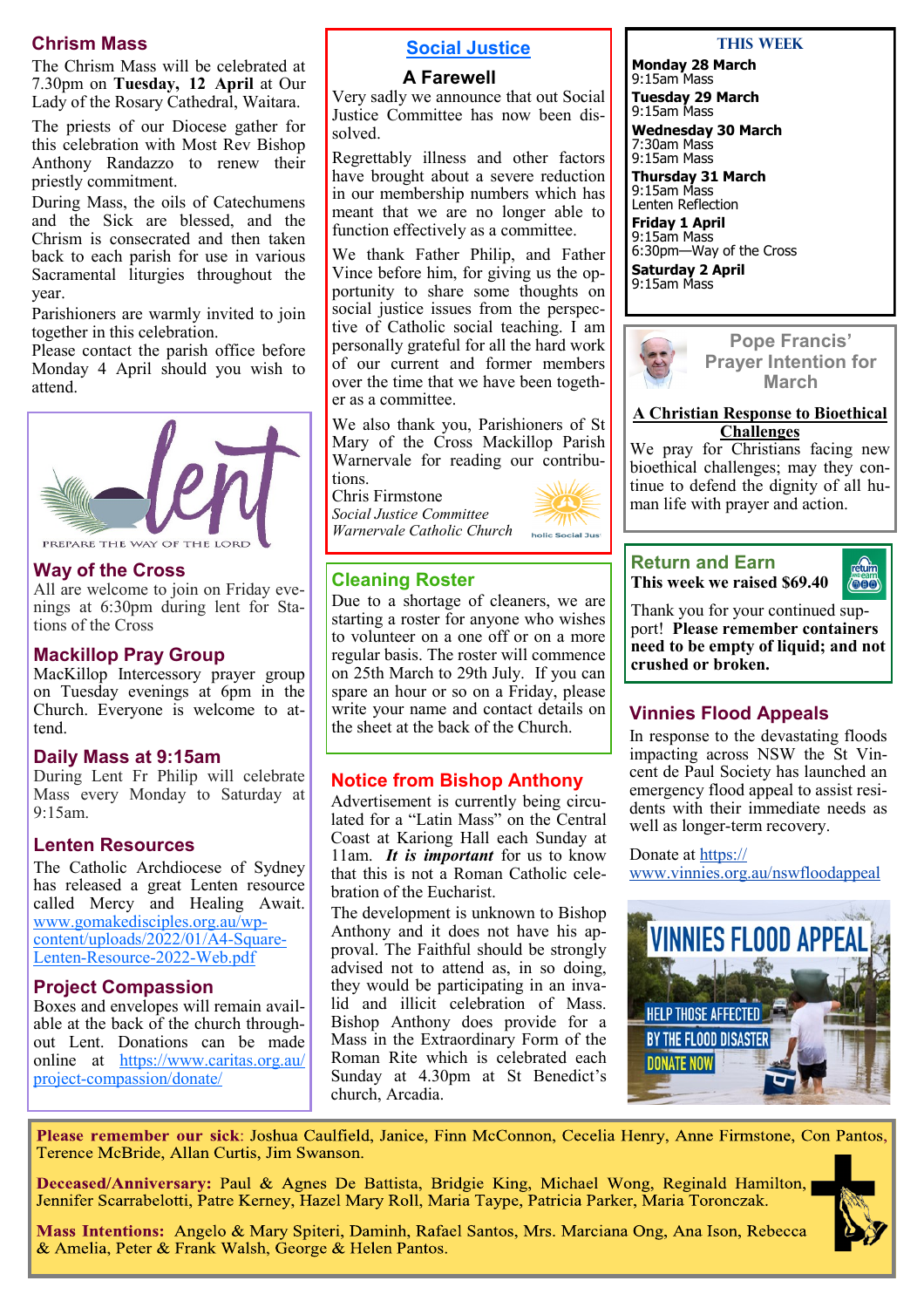# **4th Sunday of Lent, Year C**

## **First Reading Joshua 5:9-12**

#### **The people of God went to the promised land and there kept the passover.**

The Lord said to Joshua, 'Today I have taken the shame of Egypt away from you.' The Israelites pitched their camp at Gilgal and kept the Passover there on the fourteenth day of the month, at evening in the plain of Jericho. On the morrow of the Passover they tasted the produce of that country, unleavened bread and roasted ears of corn, that same day. From that time, from their first easting of the produce of that country, the manna stopped falling. And having manna no longer, the Israelites fed from that year onwards on what the land of Canaan yielded.

The word of the Lord.

## **Responsorial Psalm Psalm 33:2-7**

## **R. Taste and see the goodness of the Lord.**

I will bless the Lord at all times, his praise always on my lips; in the Lord my soul shall make its boast. The humble shall hear and be glad. **R.**

Glorify the Lord with me. Together let us praise his name. I sought the Lord and he answered me; from all my terrors he set me free. **R.**

Look towards him and be radiant; let your faces not be abashed. This poor man called; the Lord heard him and rescued him from all his distress. **R.**

## **Second Reading St Paul to the Corinthians 5:17-21**

#### **God reconciled us to himself through Christ.**

For anyone who is in Christ, there is a new creation; the old creation has gone, and now the new one is here. It is all God's work. It was God who reconciled us to himself through Christ and gave us the work of handing on his reconciliation. In other words, God in Christ was reconciling the world to himself, not holding men's faults against them, and he has entrusted to us the news that they are reconciled. So we are ambassadors for Christ; it is as though God were appealing through us, and that appeal that we made in Christ's name is: be reconciled to God. For our sake God made the sinless one into sin, so that in him we might become the goodness of God. The word of the Lord.